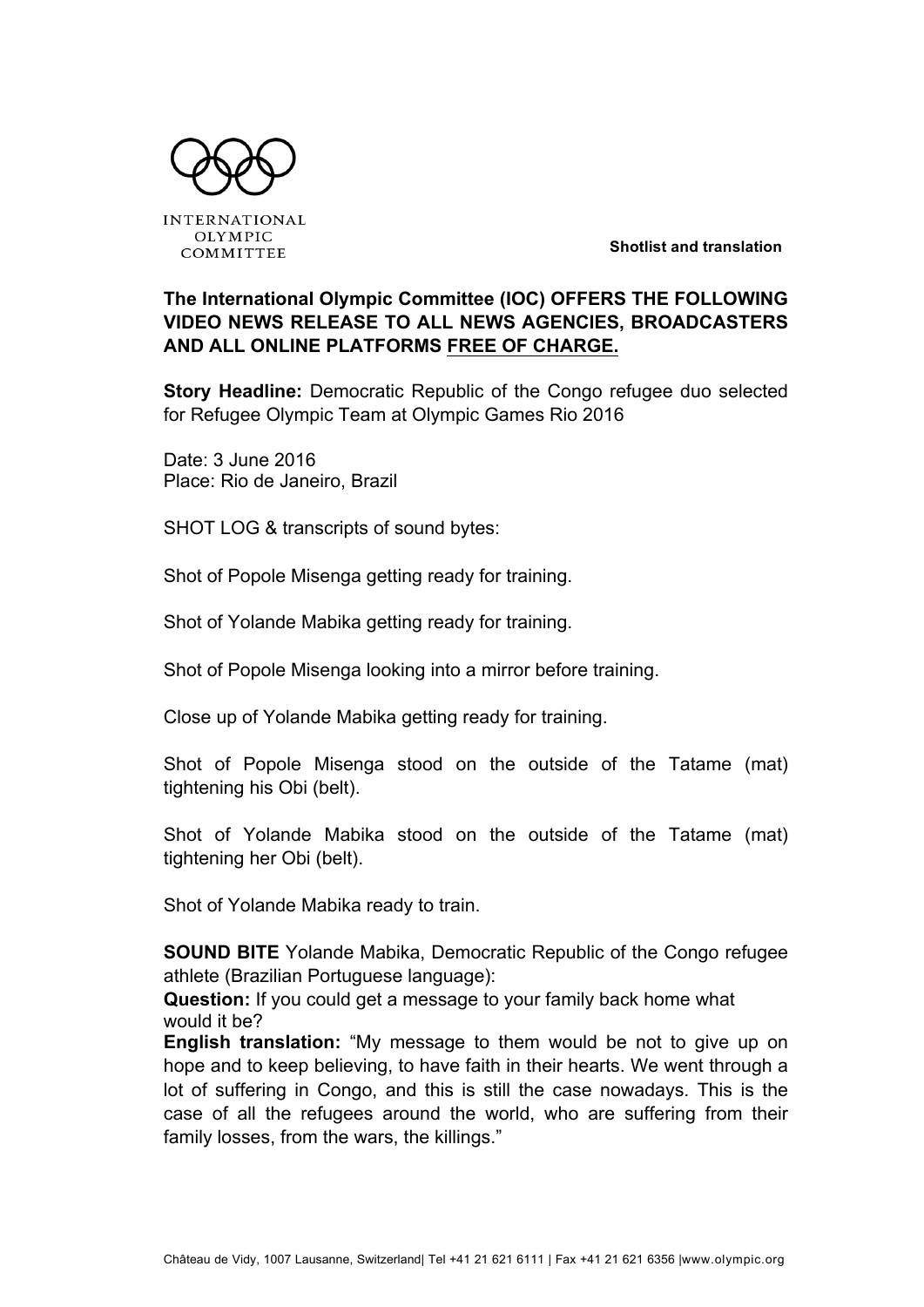

Shot of Yolande Mabika having a contest during training.

**SOUND BITE** Yolande Mabika, Democratic Republic of the Congo refugee athlete (Brazilian Portuguese language):

**Question:** How do you feel about the term 'refugee'?

**English translation:** "The way people treat you as a refugee, it seems you don't have the right to improve your life, the refugee (label) sticks to you. This word upsets me and hurts my heart and my head. I'm here to forget about the refugee time, not to be remembered of it, so when people call me a refugee it annoys me. It is calling me something that belongs to the past now, that happened years ago. So it's bad when they call me that (nowadays)."

Shot of Popole Misenga during a contest in training.

Shot of Popole Misenga during a contest filmed from a point of view camera.

Shot of Popole Misenga during a contest in training shot from the ground.

Shot of Popole Misenga during a Tach-rei (standing bow) after training.

**SOUND BITE** Geraldo Bernardes, Coach of Democratic Republic of the Congo refugee athletes (Brazilian Portuguese language):

"In the beginning, when Popole arrived here at the Reação Institute during training he showed a poorly controlled aggressiveness."

Wide shot of Popole Misenga during a Tach-rei (standing bow) after training.

**SOUND BITE** Geraldo Bernardes, Coach of Democratic Republic of the Congo refugee athletes (Brazilian Portuguese language):

"So that was creating a hostile environment between my athletes and him. So I was obliged, once I found out about their story, to have a meeting/ reunion with my athletes and tell them the why.They understand and that hostility ended."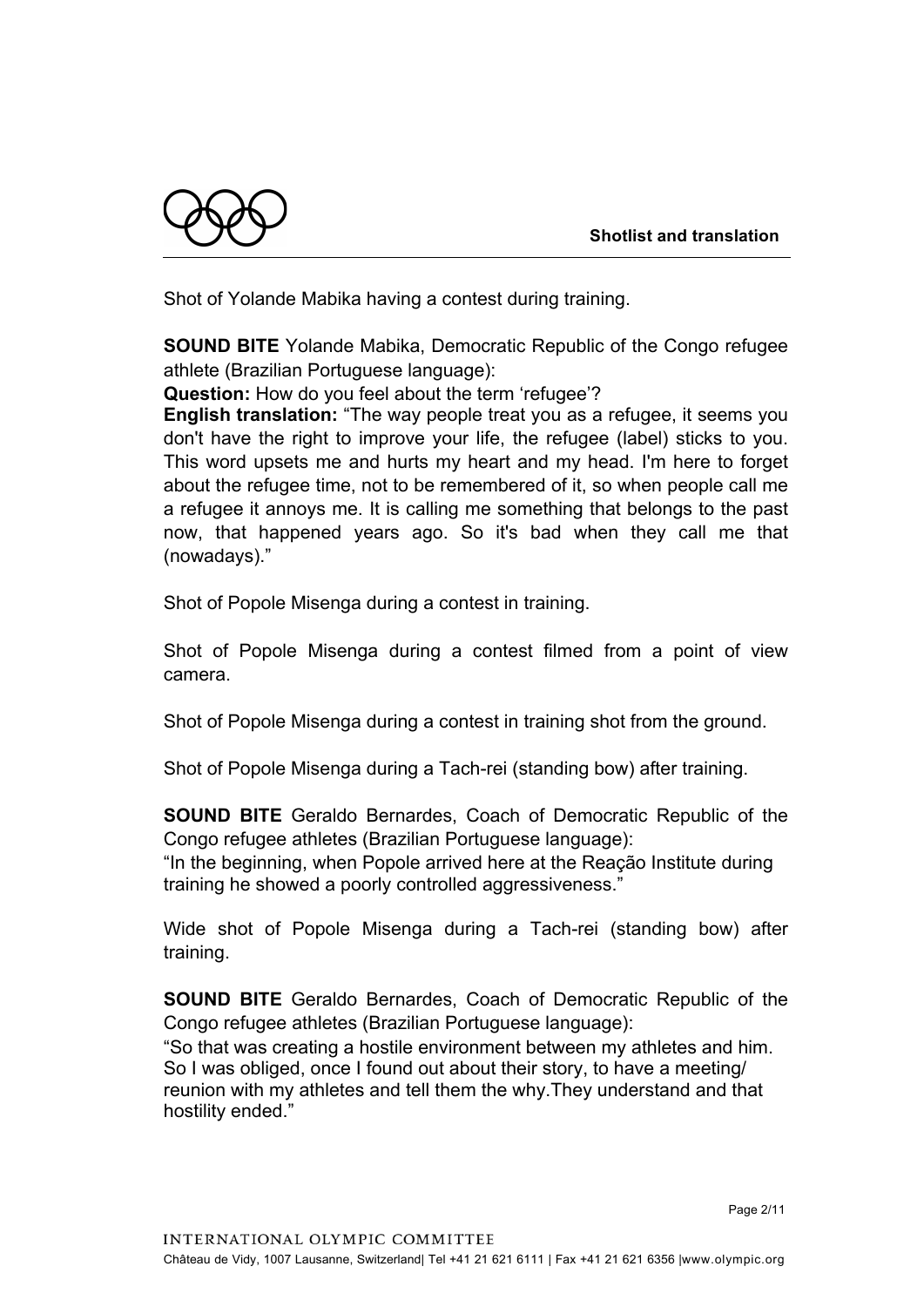

Shot of Yolande Mabika during a Tach-rei (standing bow) after training.

Shot of PopoleMisenga and Yolande Mabika leaving training.

Shot of Yolande Mabika and Popole Misenga in class at University.

Close up shot of Yolande Mabika and Popole Misenga in class at University.

Close up shot of Popole Misenga in class at University.

Shot of Popole Misenga getting onto a bus.

Shot of Popole Misenga sat on the bus.

Shot looking out of the bus window in Rio.

Shot looking out the back of the bus during the journey.

**SOUND BITE** Popole Misenga, Democratic Republic of the Congo refugee athlete (French language):

**Question:** How does it feel to be an Olympic athlete?

**English translation:**"But when I think that I am now an Olympic athlete, it feels really strange. It's real, it's not a...it's not a dream, but the truth, the reality. I am an Olympic athlete. But I was very lucky to be selected by the Olympic Committee. There are lots of athletes and many refugees."

Shot of Popole Misenga walking down the street with his training bag.

**SOUND BITE** Popole Misenga, Democratic Republic of the Congo refugee athlete (Portuguese language):

**Question:** What inspires you to keep going? **English translation:**

"When I'm training and I'm tired, I think in my son's life. I think of my life, my family. To meet my family I have to fight well…to take this opportunity that the Olympics gave me. Then I could bring my brother to stay next to me. To find a place to live. I'm going to fight for my home…I'm going to fight for my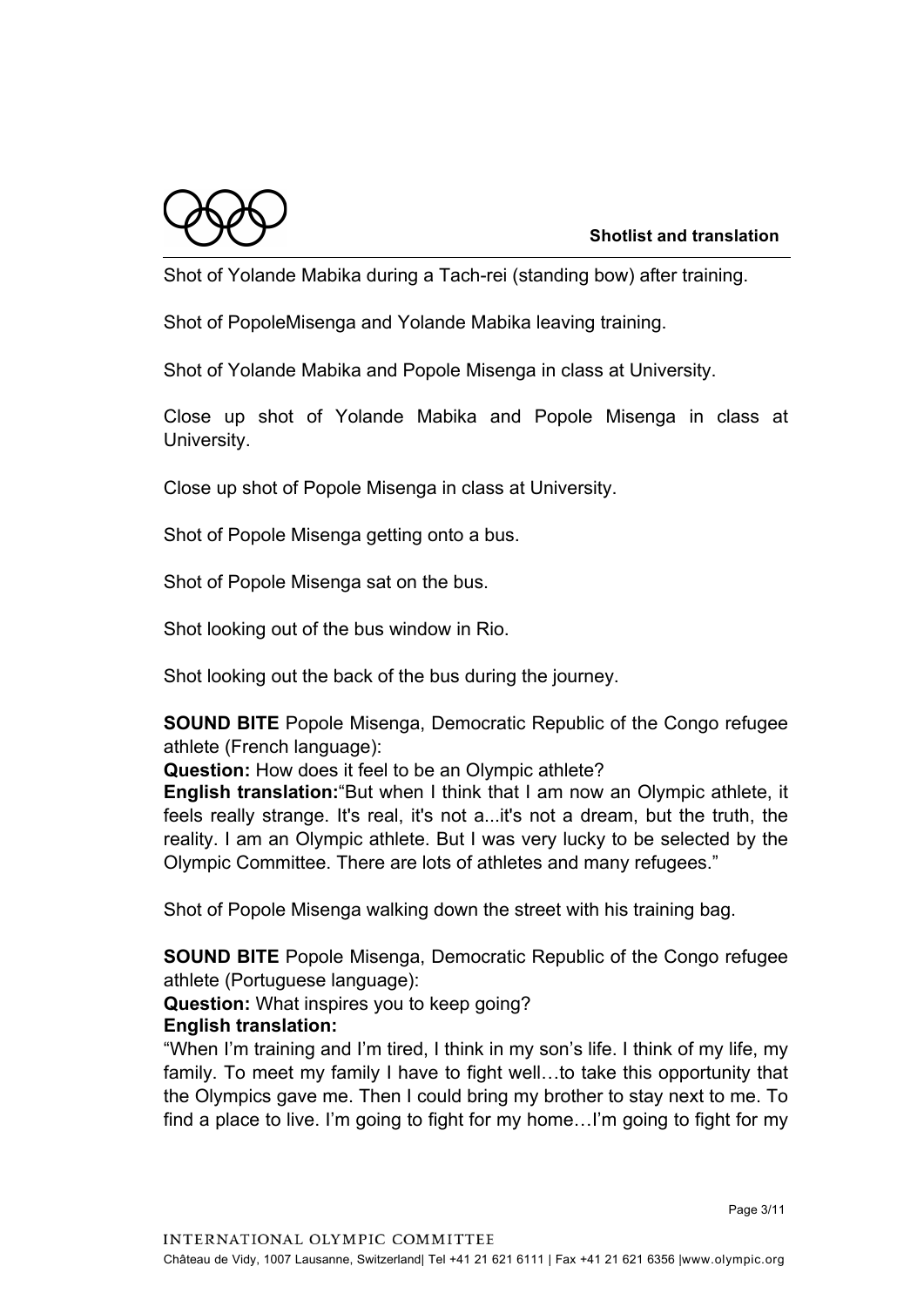

home."

Wide shot of Popole Misenga walking down the street.

Shot from the front of Popole Misenga walking down the street,

**SOUND BITE** Popole Misenga, Democratic Republic of the Congo refugee athlete (French language):

**Question:** What memories do you have from life in the DR Congo? **English translation:** "I don't have any happy memories. My only memories...I lived...I lived really horrible things. Really horrible. I was sleeping on the road, I slept in a house where I did not know anyone."

Shot of Popole Misenga with his children.

**SOUND BITE** Popole Misenga, Democratic Republic of the Congo refugee athlete (French language):

**Question:** Why is a Refugee Olympic Team a good idea?

**English translation:** The Olympic Games present the refugees as people who have a right to live and to build their lives too. Because if you know that you are good...if you know...you can't let people think that just because they are refugees, they have to stop doing what they do because they are refugees. Even though they are refugees, they need to carry on practising their sports, they need to carry on boxing, they need to carry on running marathons or practising karate.

**End**

#### **EXTRA VIDEO CLIP**

TITLE: Yolande & Popole's Coach Geraldo Bernardes extra sound bites (Portuguese Language)

DURATION: 3.21

**SOUND BITE** Geraldo Bernardes, Coach of Democratic Republic of the Congo refugee athletes (Brazilian Portuguese language):

"O Popole teve uma grande mudança no seu comportamento: Primeiro começou a sociabilizar-se mais com os nossos atletas, a conhecer nossos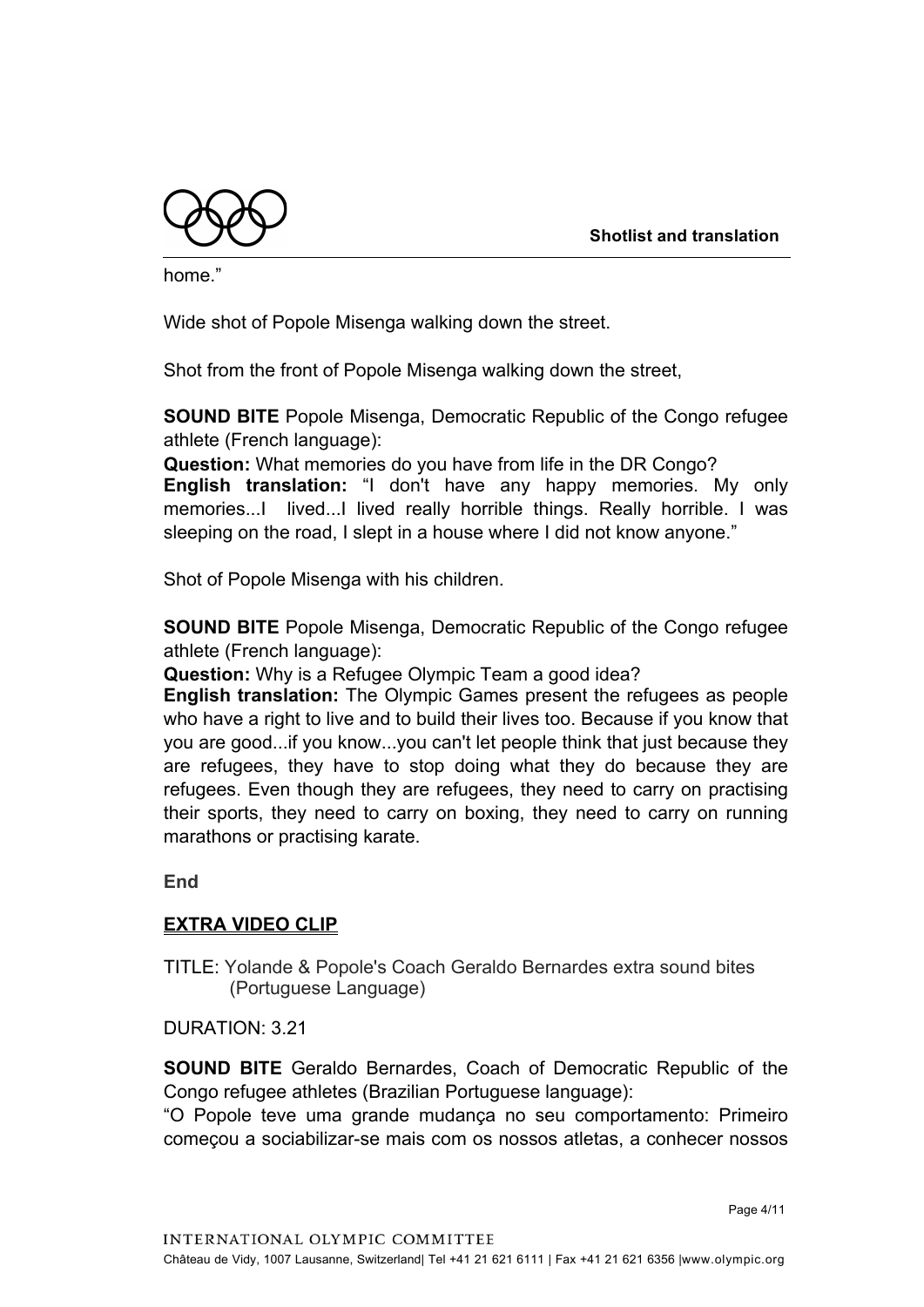

atletas melhor, ai ele entendeu que nossos atletas estavam aqui para ajudar-lo. A ajuda que ele recebeu do Instituto Reação também fez com que ele entendesse que nós estávamos aqui para ajudar-lo. Quando ele chegou aqui ele não tinha "judo gear". Nós demos para ele. Nós começamos a pagar também a passagem dele para vir para treinar; demos uma cesta básica para ele , justamente porque ele não tinha uma alimentação que era adequada; Então isto tudo fez que ele entendesse que estamos aqui para ajudar-lo, que ele estava num lugar aonde so tinha amigos. Então esse aqui foi habilizando, ele foi entendo melhor, ele foi cada vez se integrando mais aos treinamentos e amizar nossos atletas. Hoje ele já sorri, e quando uns dos nosos atletas conta piada ele já entende e ele já ri."

TRANSLATION: "*Popole had a big change in behaviour. Firstly, he started to socialise more with our athletes, getting to know our athletes better, and starting to understand that our athletes were here to help him. The help he received from Reação Institute made him understand that we were here to help him. When he arrived here he had no Judo gear and we gave him some. We also started to pay for his travelling so he could come train. We also gave him a basic basket, because he also had a diet/alimentation that was not adequate. All this helped him understand that we were here to help him, and that he was in a place where he had only friends. So that was smoothing/easing. He was understanding better, also integrating more to the training and to the friendships with the athletes. Today he smiles, also if one of our athletes tells a joke he gets it now and laughs."*

**SOUND BITE** Geraldo Bernardes, Coach of Democratic Republic of the Congo refugee athletes (Brazilian Portuguese language):

QUESTION: How has Popole developed as an athlete since training with you?

"Então ele cada vez melhora mais, ele no meio dos atletas com quem ele treina, tem vários atletas que estão na seleção brasileira, que vão disputar a Olimpíada, ele já teve ai várias vezes em concentrações, passando alguns períodos com os atletas do Brasil. Então ele teve uma melhoria muito grande, muito acentuada na parte física e técnica dele. A outra coisa era o apoio duma equipe multi-disciplinar que ele está tendo: preparo físico, nutricionista, fisioterapeuto, psicólogo, então ele está tendo todo este embasamento para que cada vez ele melhore mais."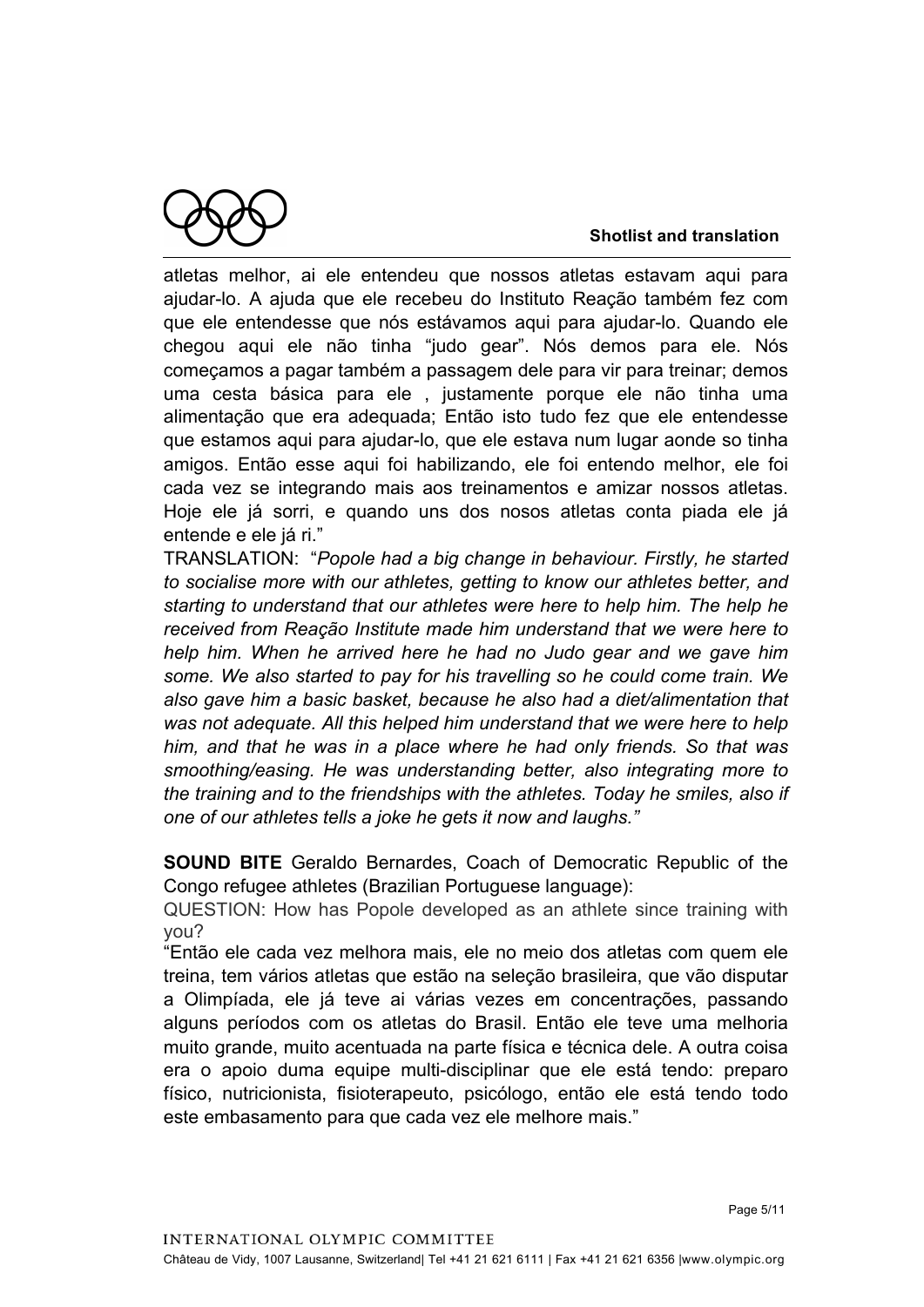

*TRANSLATION: So he is improving every time. Various athletes he is training with are in the Brazilian team and are going to compete in the Olympic Games.Also he already had a few meetings, spending some periods/time with the Brazilian athletes.So he had a great improvement in his technical and physical part. Another thing is the support of a very disciplined team that he is having. Personal trainer, nutritionist, physiotherapist and psychologist. So he is having all this support to make him improve more each time.*

**SOUND BITE** Geraldo Bernardes, Coach of Democratic Republic of the Congo refugee athletes (Brazilian Portuguese language):

QUESTION: How are you preparing Popole for the games?

"Então você treinar em lugares diferentes ou tecnicamente superiores, isso só te da um upgrade na sua performance. Então eu acho que ele tem toda condição de participar numa Olimpíada sim. Agora medalha: todo técnico que está treinando um atleta, se dizer que este atleta não vai ganhar uma medalha, ele não deve ser técnico! Eu na minha cabeça, eu tenho que fazer com que ele pensa que vai ganhar a medalha, e ele tem que ganhar a medalha."

TRANSLATION: "*Training in different places and with superior techniques will give you an upgrade in your performance. So I think that he has all the conditions to participate in the Olympic Games, now a medal…any coach that is training an athlete and says that the athlete is not going to win a medal, they shouldn't be a coach. In my head I have to make him think that he is going to win a medal, and he has to win a medal."*

**SOUND BITE** Geraldo Bernardes, Coach of Democratic Republic of the Congo refugee athletes (Brazilian Portuguese language):

QUESTION: Is Popole good enough to win an Olympic medal?

**"**Então eu acho que ele tem toda condição de chegar alí, participar e ganhar uma medalha. Ele está treinado, ele depende muito dos seus adversários, quanto estão treinados também, e do dia, que pode ser o dia dele, um dia favorável. Um campião ele tem que ter, além do treinamento, a sorte. E se ele tiver com a sorte ao seu lado neste dia , então ele pode ganhar a medalha."

**TRANSLATION: "***So I think that he has all the conditions to arrive there, participate and to win a medal, also he has trained.Also it will depend on your adversaries, and how well they're trained too.And the day, that can be*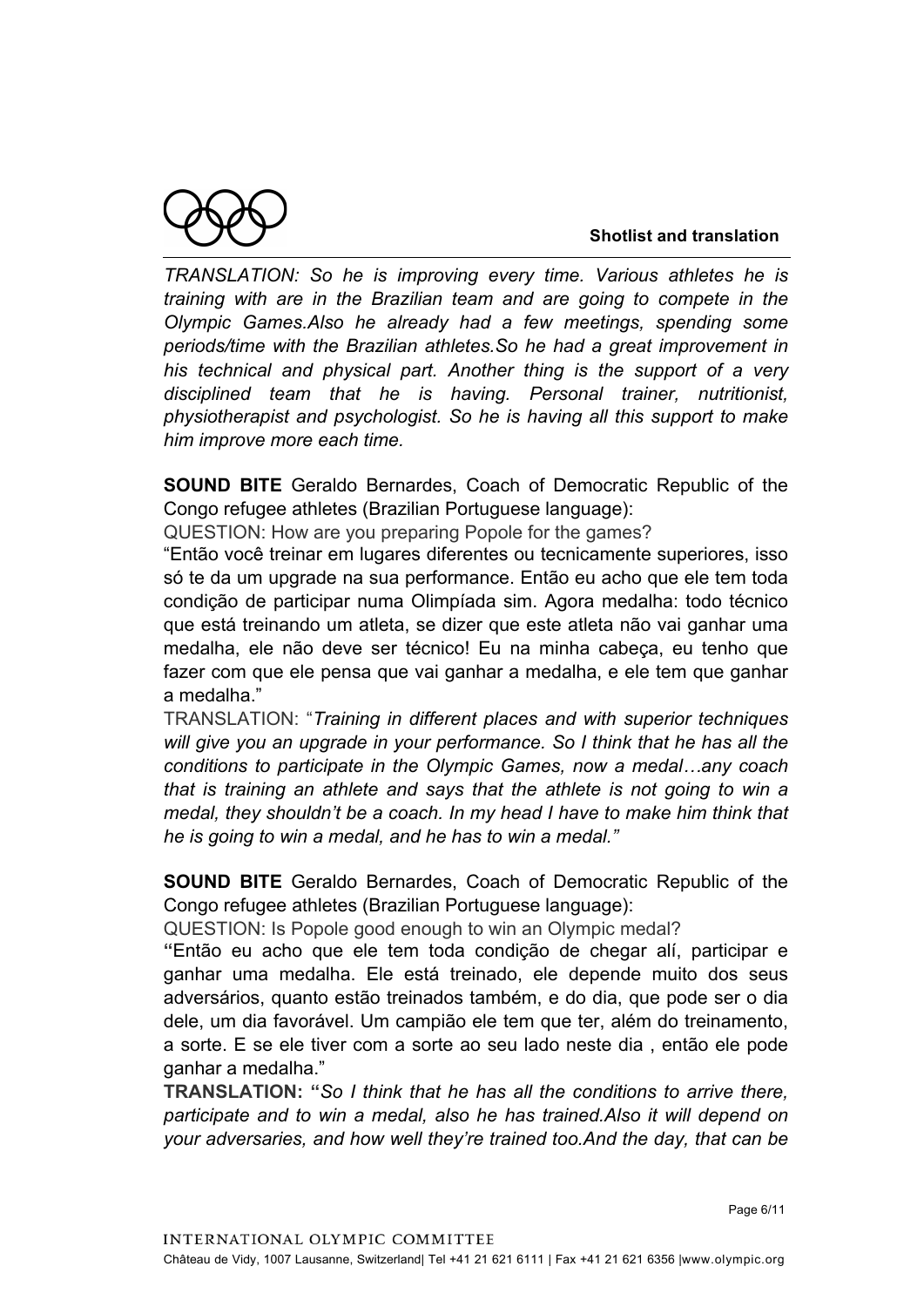

*his day, the favourable day. The champion is the one that not only had the training but also the luck.If that day luck is by his side, he can win the medal."*

**SOUND BITE** Geraldo Bernardes, Coach of Democratic Republic of the Congo refugee athletes (Brazilian Portuguese language):

QUESTION: Is Yolande good enough to win an Olympic medal? "Ela também tem toda a condição de chegar alí, fazer boas lutas, e pode chegar a uma medalha, entedeu. Vai depender sempre do momento dela, de como ela vai se enfrentar, quais serão as adversarias dela no sorteio. Isto tudo depende. São várias variavels. Então eu acho que ela está treinando também da mesma maneira que Popole, eu acho que ela pode chegar e brigar por uma medalha. Espero isso, que o treinamento que ela está fazendo aqui tenha servido para que ela chegue lá e dê conta do recado. Realmente, vai lá e compita bem."

**TRANSLATION: "***She also has all the conditions to arrive there and have good fights, and can secure a medal. It's always going to depend on her moment, how she is going to face it and who is going to be her adversaries. All that will depend on a lot of variables. So I think that…she is training the same way as Popole, so I think that she can arrive and fight for a medal. I hope for that. That the training she is doing here has served/helped for her to arrive there and takes care of the situation. That she really goes there and competes well."*

## **EXTRA VIDEO CLIP**

TITLE: Popole Misenga extra sound bites (French Language)

DURATION: 3.22

**SOUND BITE** Popole Misenga, Democratic Republic of the Congo refugee athlete (French language):

QUESTION: What happened on the day life changed for you in the Congo? **"**Moi je suis Popole Misenga, Popole Misenga Je viens du Bukavu. La-bas au Bukavu, à l'est du Congo. Je me suis déplacé de la bas au Bukavu porque il y avait de la confusion; rebelles du Rwanda, du Burundi, d'Ouganda. Beaucoup de morts la bas, beaucoup de confusion, guerre, Je suis, je suis... Comment... Je suis deplace dans la forêt, huit jours, huit jours seul dans la forêt. Seul... J'avais pas une famille là-bas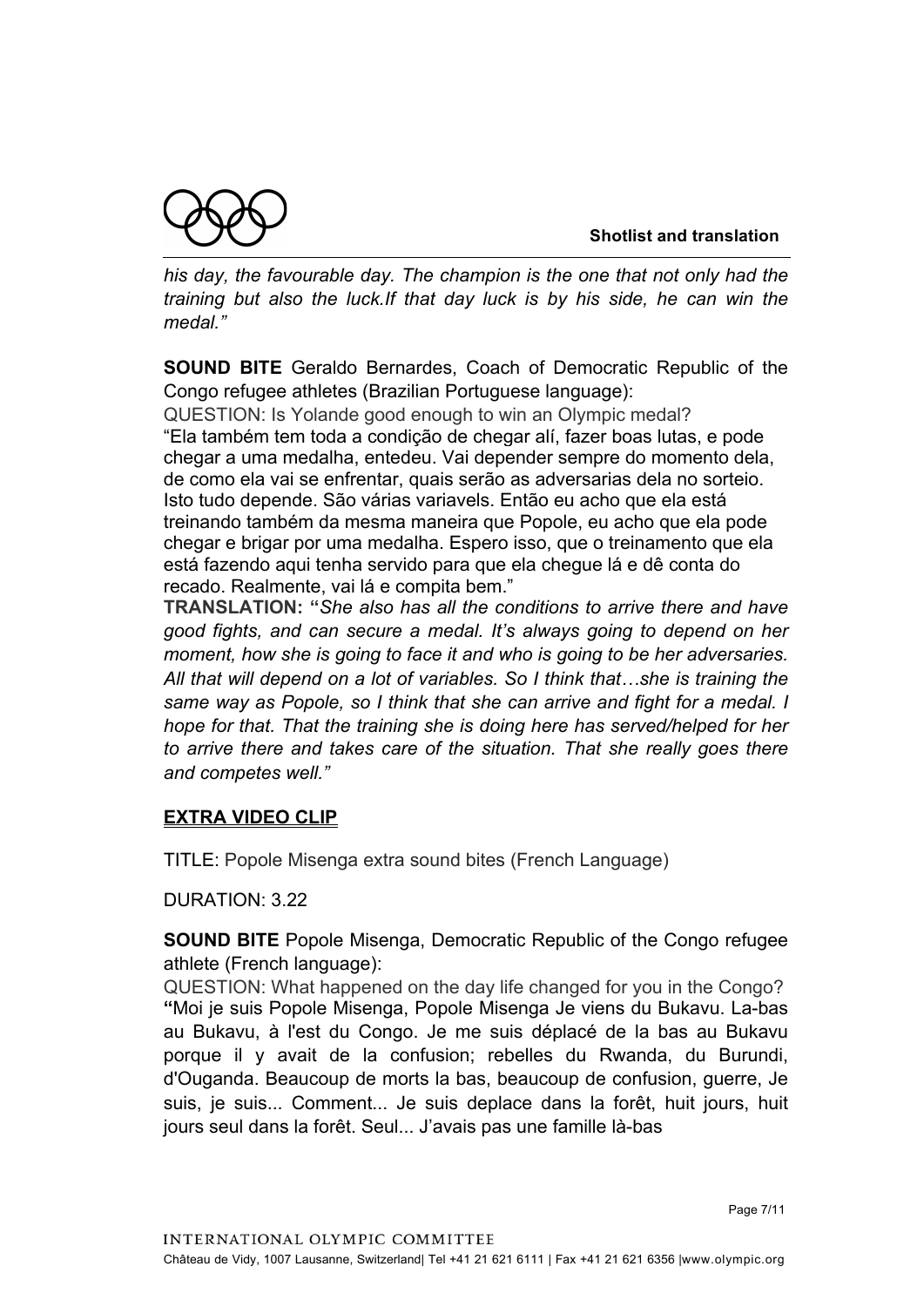Je me suis déplacé seul là-bas dans la forêt Ala forêt, j'étais seul là-bas. **TRANSLATION: "**I am Popole Misenga, Popole Misenga. I come from the Bukavu region, which is located in the eastern part of Congo. I left the Bukavu region because there were lots of... There was lots of confusion with the rebels from Rwanda, from Burundi, from Uganda, There were lots of killings, lots of confusion, lots of conflicts going on. I have, I have... Well... I fled through the forest, during eight days, eight days alone in the forest. Alone... I did not have... I did not have any family with me. I fled on my own, over there, through the forest... I was in the forest on my own."

**SOUND BITE** Popole Misenga, Democratic Republic of the Congo refugee athlete (French language):

QUESTION: What do you remember from that time as a young child? "Ce jour-là, la guerre a commencé à 8h, 8h du matin. A 8h du matin je me suis déplacé (échappé). Je courais vers une maison que je ne connaissais pas, deux jours dans cette maison-là. Deux jours. Le troisième jour nous tous (réfugiés) dans cette maison, on nous a fait aller dans la forêt."

**TRANSLATION: "***On that particular day, the war began at 8, at 8 in the morning. I started to flee at 8 in the morning. I found refuge in a house where I did not know anyone and I stayed 2 days in that house. Two days and on the 3rd day, all the people that were hidden in that house and me, we were sent into the forest. "*

**SOUND BITE** Popole Misenga, Democratic Republic of the Congo refugee athlete (French language):

QUESTION: Where did you find refuge in those early days?

**"**Il y avait beaucoup d'enfants perdus, de la rue, nous étions tous ensemble Dans ces terres, les personnes étaient toutes en route, cherchant à manger, cherchant que faire .."

**TRANSLATION: "***There were a lot of lost children, a lot of kids living on the streets, lots lost kids and we were together. In those places, all the people had to go around to look for food and they had to decide what to do."*

**SOUND BITE** Popole Misenga, Democratic Republic of the Congo refugee athlete (French language):

QUESTION: Were there other lost children with you?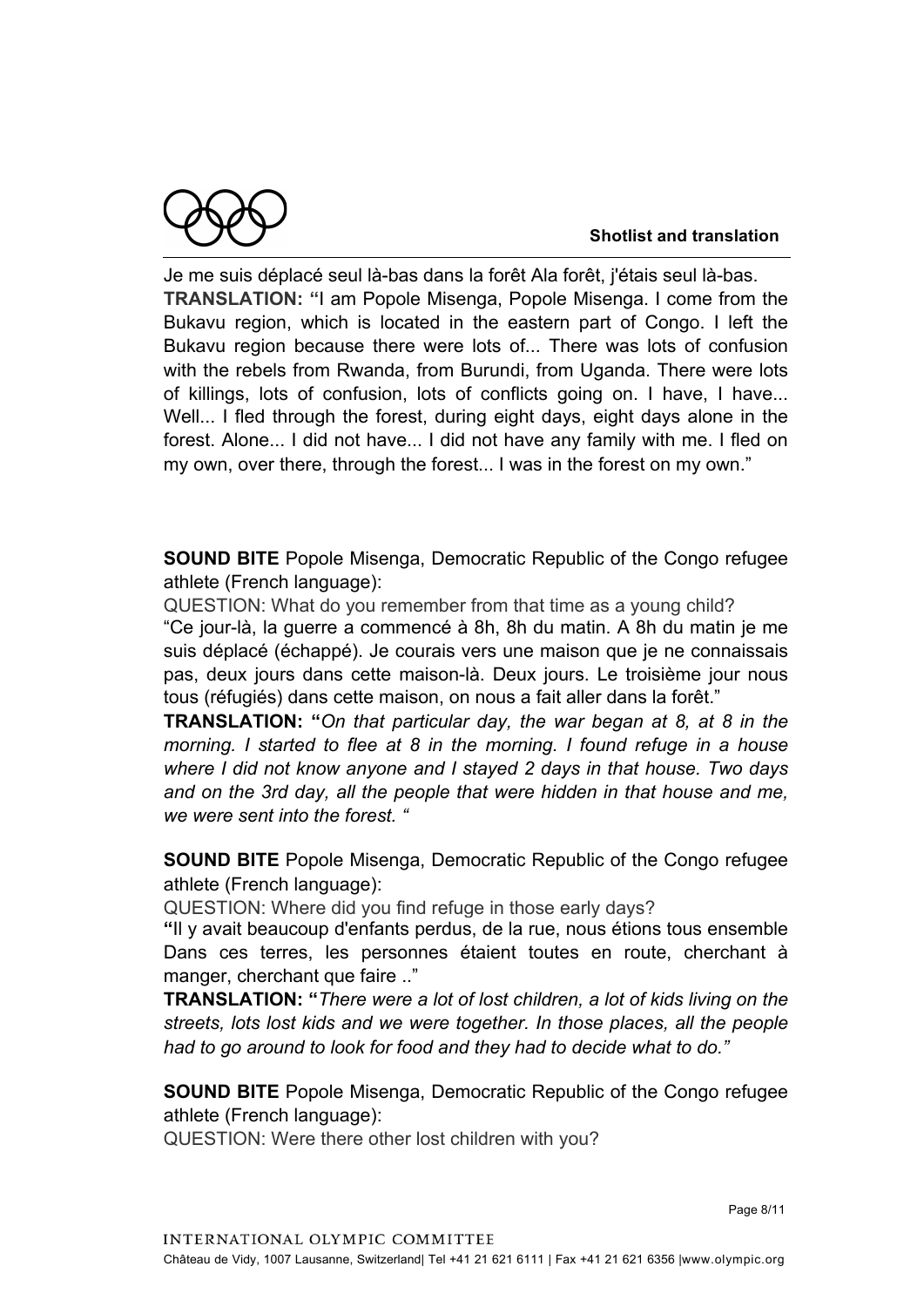"Ces moments n'étaient pas bons car le rêve de tout enfant, le rêve de tout enfant… Le droit de tout enfant est d'avoir une bonne vie, une vraie vie, proche de ses parents, de sa famille."

**TRANSLATION: "***Those moments were unpleasant because the dream of any child, the dream of any child.. Any child has a right to live a good life, a real life, to be close to their parents, close to their family."*

# **EXTRA VIDEO CLIP**

**TITLE:** Yolande Mabika, extra soundbites (Portuguese Language)

DURATION: 3.21

**SOUND BITE** Yolande Mabika, Democratic Republic of the Congo refugee athlete (Brazilian Portuguese language):

QUESTION: How has your life changed recently?

"O dinheiro do Comitê Olímpico melhorou minha vida aqui no Brasil. Sofri muito. Eles me deram dinheiro para minha preparação. E para eu ficar um pouco feliz, mais feliz. Eu sai da casa dos amigos a onde ficava. Agora estou alugando minha casa sozinha. Eu estou pagando. O dinheiro lá me ajudou. Semana passada durante a preparação da equipe brasileira, pagaram o hotel, toda a comida. Este dinheiro esta me ajudando na preparação para ficar sem estresse na cabeça. Tenho minha casa, todo mês posso pagar o dinheiro da casa (aluguel). Tudo isto me faz feliz também para esquecer um pouco das coisas na cabeça.. Atleta não pode ficar com uma coisa na cabeça porque vai ficando estressado. Tudo que você está pensando para fazer você não vai conseguir. Se a cabeça ficar fria, gelada, tudo vai passar bem."

**TRANSLATION: "**Yes, the money from the Olympic Committee helped me improving my life in Brazil. I suffered a lot (in my life). Now I have this money to help me prepare (for the competition) And also to (help me) feel better (in general) because I can now afford my own home and don't need to stay in my friends' house anymore. Last week, during the test/preparation events of the Brazilian Team all my food was paid for, my hotel too. This money helps me to prepare myself better because it takes the stress out of my head. For example now every month I don't have to worry about paying the rent/can afford to pay for the rent of my flat. Just the fact that it takes this worry off my head makes me happy. An athlete cannot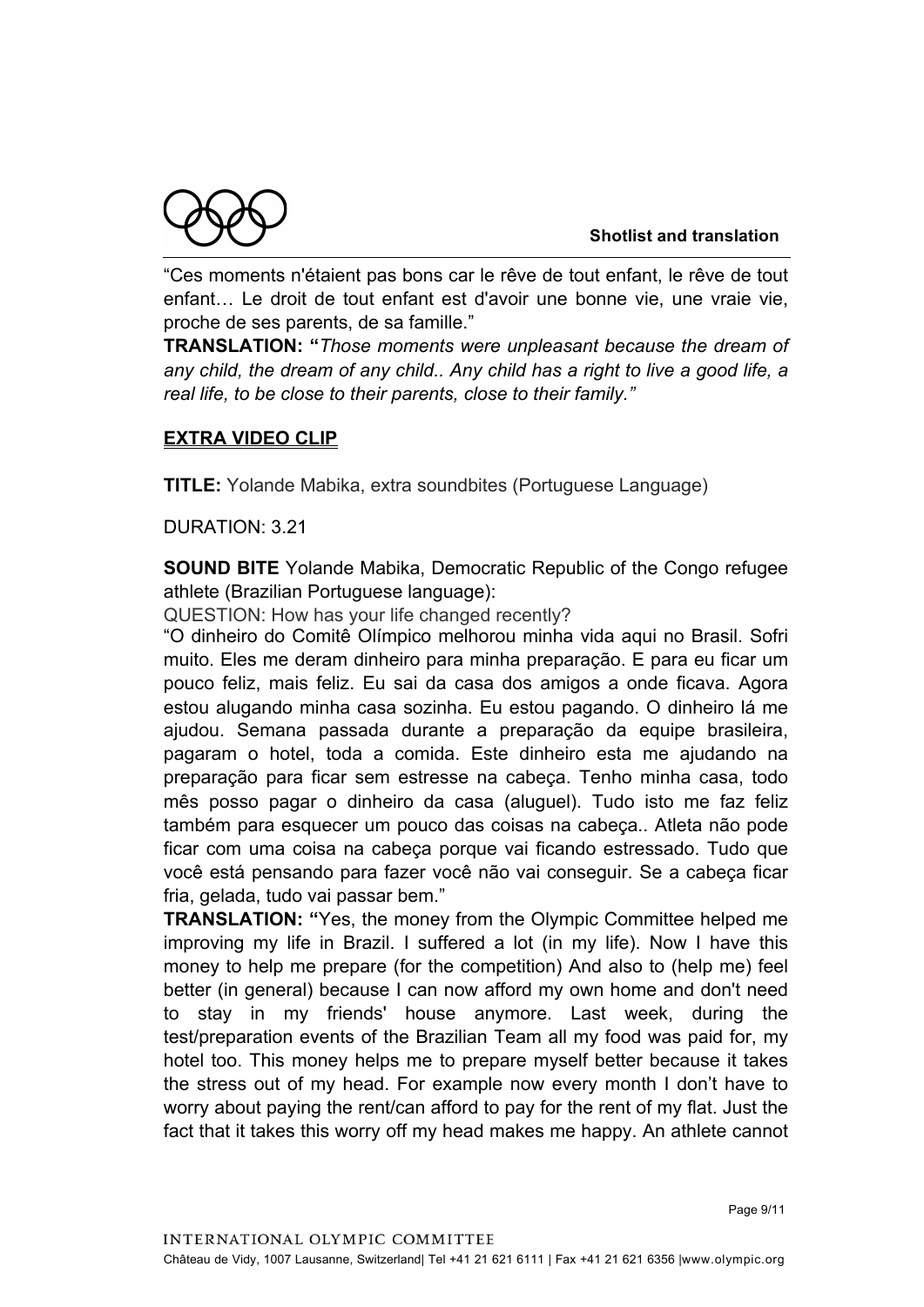

have this type of worries, because otherwise stress takes over, and if you start letting it interfere/ thinking of all the things you need to do (instead of concentrating on judo), you won't succeed (as an athlete). The mind needs to stay free and you need to keep a cool head for things to go well (to succeed).

**SOUND BITE** Yolande Mabika, Democratic Republic of the Congo refugee athlete (Brazilian Portuguese language):

QUESTION: How does living in Rio compare to living in the Congo? "Eu já via muita arma na Africa e as pessoas morrerem na Africa durante anos. Fugi da guerra e chego aqui, mesma coisa... Você quer sair um pouco de casa para relaxar a cabeça, e quando voltar tem polícia e traficantes e você não pode voltar para casa, tem que esperar tudo acabar primeiro. Mas graças a Deus eu tenho a minha própia casa, e não é numa favela, fica longe da favela. Mas graças a Deus eu tenho a minha própia casa, e não é numa favela, fica longe da favela. Graças a Deus. As outras pessoas estão morrendo de bala perdida. Quando tem muitos tiros, as balas chegam em casa e matam gente. Fico com medo. Mas agora fico feliz porque o Comité Olímpico me ajudou muito para ficar longe da favela."

**TRANSLATION: "**For me weapons remind me of the past in Africa when I experienced many people dying from them. I fled from this and the war, but when I got here it was the same thing. Sometimes I went out to do things, to relax but I couldn't go back home because the police were fighting the drug traffickers and I had to wait until they were done. Thankfully the place where I live now is not a favela (like that), and I feel better. I don't have to worry about being caught in the crossfire of some stray bullets killing people in their own homes. It was scary. In this respect the Olympic money helped me a lot, I'm happy that I can now live far away from a violent favela."

**SOUND BITE** Yolande Mabika, Democratic Republic of the Congo refugee athlete (Brazilian Portuguese language):

QUESTION: Do you believe that one day you will see your family again? "falar para Deus ajudar para ver a família novamente. Mesmo se uma, duas pessoas morrerem...mais ainda não morreram todos. Mesmo se só vier uma (pessoa), eu ficarei esperando e feliz."

**TRANSLATION: "**You have to believe that God will make you see your family again. Even if some members of my family might die, but I have faith that at least some will survive, and even if only one person of my family